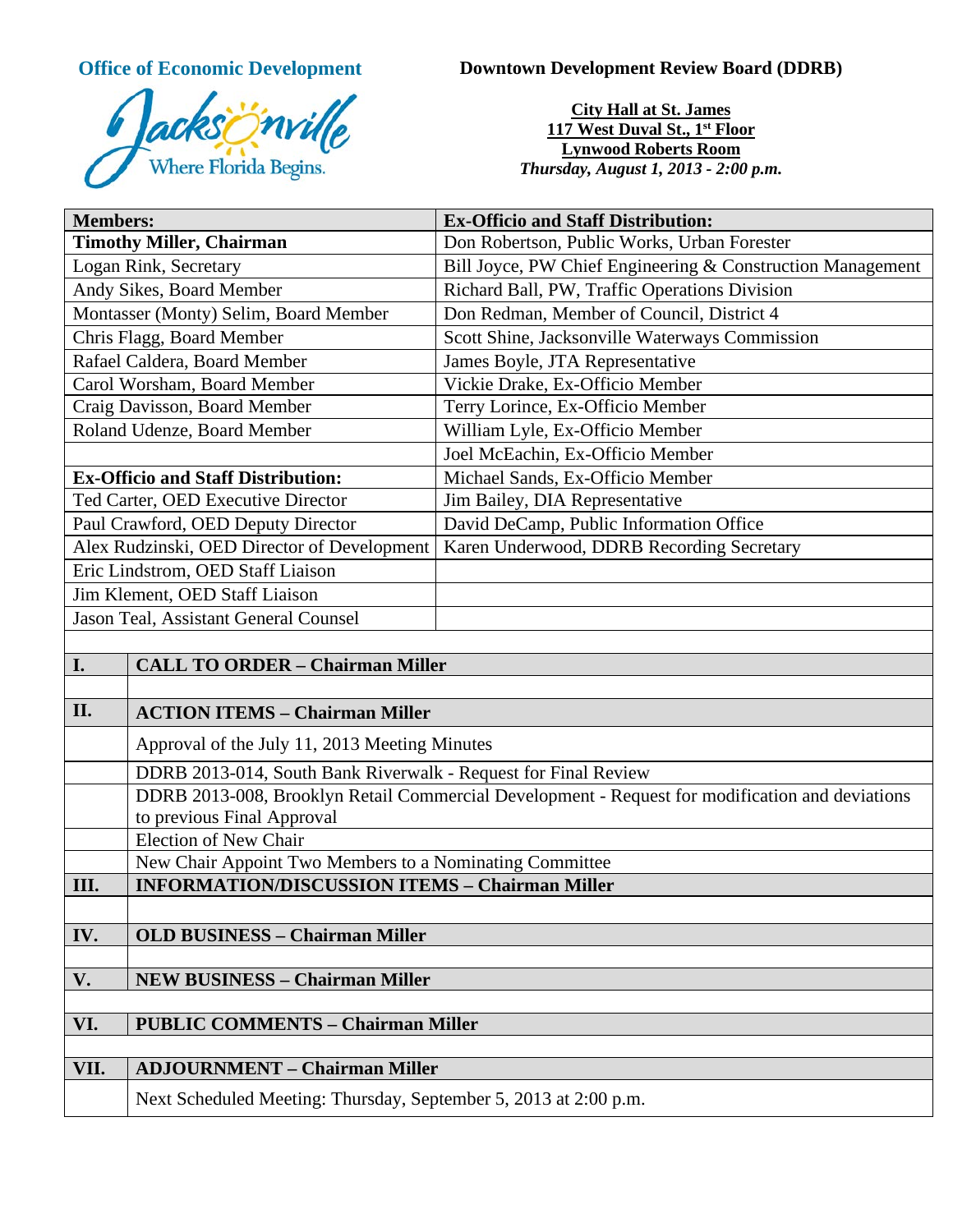

**Office of Economic Development**<br> **Downtown Development Review Board (DDRB) City Hall at St. James Lynwood Roberts Room**

*Thursday, August 1, 2013 – 2:00 p.m.*

#### *MEETING MINUTES*

**Board Members Present:** Chairman T. Miller, L. Rink, A. Sikes, M. Selim, C. Flagg, R. Caldera, C. Worsham, C. Davisson and R. Udenze

**OED Staff Present:** Jim Klement, Staff Liaison; Eric Lindstrom, Staff Liaison; Alex Rudzinski, Director of Development; and Karen Underwood, Recording Secretary

**Representing Office of General Counsel:** Jason Teal

**Council Members Present:** Council Member Redman, Council District 4

#### **I. CALL TO ORDER**

A quorum was confirmed and Chairman Miller called the meeting to order at approximately 2:00 p.m.

#### **II. ACTION ITEMS**

#### **APPROVAL OF THE JULY 11, 2013 DDRB MEETING MINUTES**

#### **THE JULY 11, 2013 DDRB MEETING MINUTES WERE APPROVED UNANIMOUSLY 9-0-0.**

Chairman Miller asked board members to disclose if they had any ex-parte communications or conflicts of interest.

#### **DDRB 2013-014, SOUTH BANK RIVERWALK – REQUEST FOR FINAL REVIEW**

Mr. Klement reviewed the project report dated August 1, 2013. He introduced Jim Robinson, Director of Public Works and Will Inman, Manager of Business at Haskell who provided an overview of the project.

## **A MOTION WAS MADE BY BOARD MEMBER SELIM AND SECONDED BY BOARD MEMBER SIKES GRANTING FINAL APPROVAL OF DDRB 2013-014. THE MOTION PASSED 7-2-0. (BOARD MEMBER FLAGG AND MEMBER UDENZE ABSTAINED FROM VOTING.)**

## **DDRB 2013-008, BROOKLYN RETAIL COMMERCIAL DEVELOPMENT - REQUEST FOR MODIFICATION AND DEVIATIONS TO PREVIOUS FINAL APPROVAL**

Chairman Miller asked if any board members had ex-parte communication or conflicts of interest associated with DDRB 2013-008.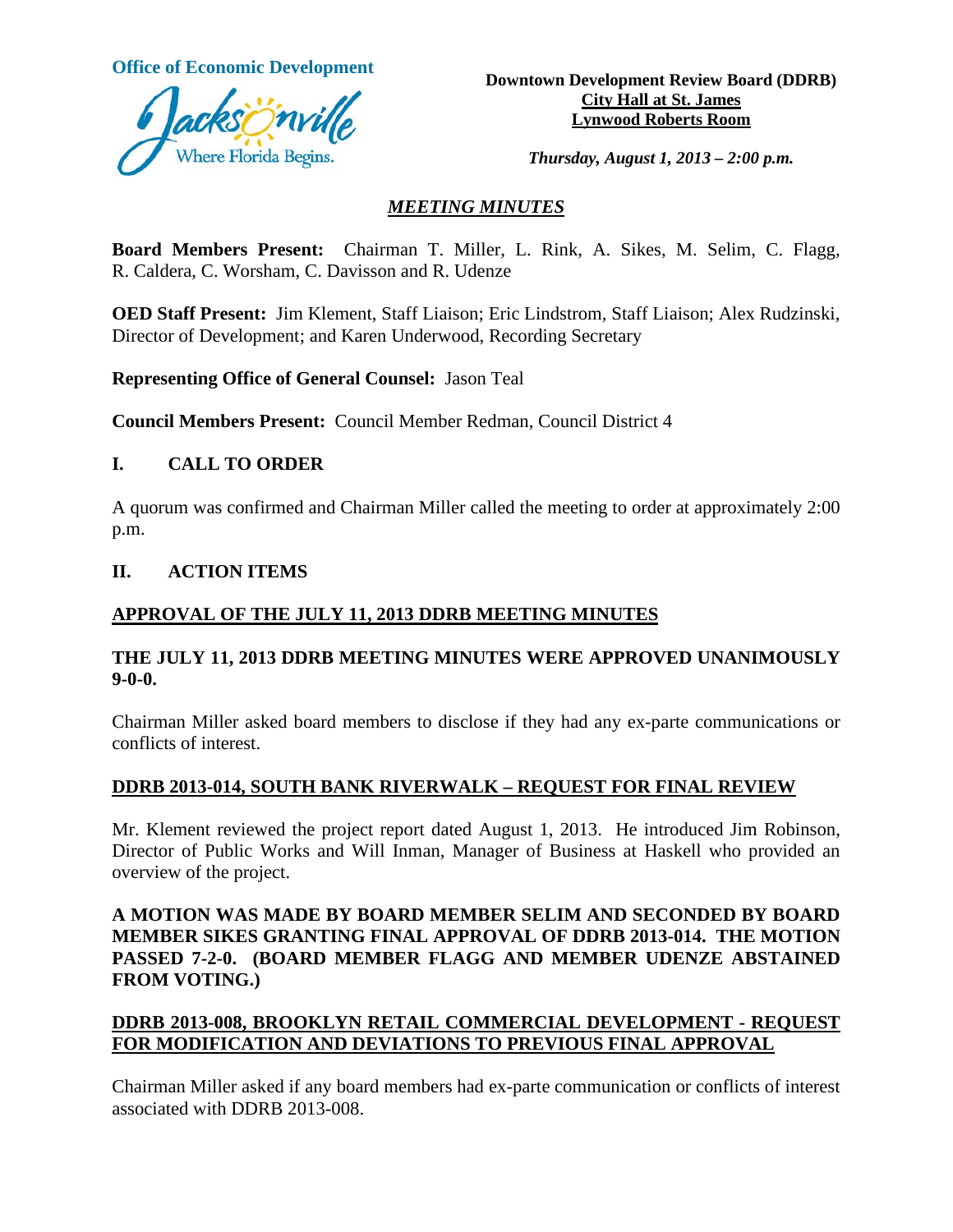The following Board members advised that they met with the applicant and Jim Klement prior to today's meeting regarding DDRB Application 2013-008: Chair T. Miller, Carol Worsham, Chris Flagg, Monty Selim, Rafael Caldera, and Andy Sikes.

Mr. Klement reviewed the project report dated August 1, 2013. He introduced Mr. Jeffery Fuqua with Fuqua Development and Michael Blair, Pollack Shores Real Estate Group Managing Director of Development, who provided an overview of the project.

**A MOTION WAS MADE BY BOARD MEMBER WORSHAM AND SECONDED BY BOARD MEMBER SIKES GRANTING APPROVAL OF DDRB 2013-008 REQUEST FOR DEVIATION TO SECTION 656.361.16-OFF STREET PARKING OVERLAY TO ALLOW ADDITIONAL PERMIT SPACES FOR PARCEL 1 AND PARCEL 2. THE MOTION PASSED UNANIMOUSLY 9-0-0.** 

## **A MOTION WAS MADE BY BOARD MEMBER SIKES AND SECONDED BY BOARD MEMBER SELIM GRANTING THE MODIFICATION OF DDRB 2013-008 SUBJECT TO THE CONDITIONS NOTED BELOW. THE MOTION PASSED UNANIMOUSLY 9-0-0.**

- 1. Approved the deviation to *Section 656.361.16.-Off-Street Parking Overlay* to permit an increase in the allowable parking spaces to total of 236 off-site parking spaces for *Parcel 1* and *Parcel 2*; and
- 2. Applicant to remove Pharmacy with drive-thru facility and replace with 11,270 square feet of retail on the Riverside Avenue frontage as shown on application dated August 1, 2013.
- 3. Applicant shall comply with deviations previously approved by the DDRB for *Setbacks, Entrances and Transparency* addressing alternative design for Riverside Avenue, Magnolia, Jackson, and Stonewall Streets, applicable to *Parcel 1*, but not applicable for development on *Parcel 2*, as shown on application dated August 1, 2013.
- 4. Applicant shall comply with deviations previously approved by the DDRB for *Landscaping*  and *Streetscape Design Standards* addressing alternative design for Riverside Avenue, Magnolia, Jackson, and Stonewall Streets, applicable to *Parcel 1* and *Parcel 2*, as shown on application dated August 1, 2013.
- 5. Applicant shall present to the DDRB staff building signage showing compliance with *Section 656.1333 Downtown Signs* prior to permit issuance. Additionally, the applicant shall present to the DDRB for final review and approval, a *Special Sign Exception* for the proposed architectural monument sign located on *Parcel 1* Riverside Avenue frontage, as shown on application dated August 1, 2013, prior to permit issuance.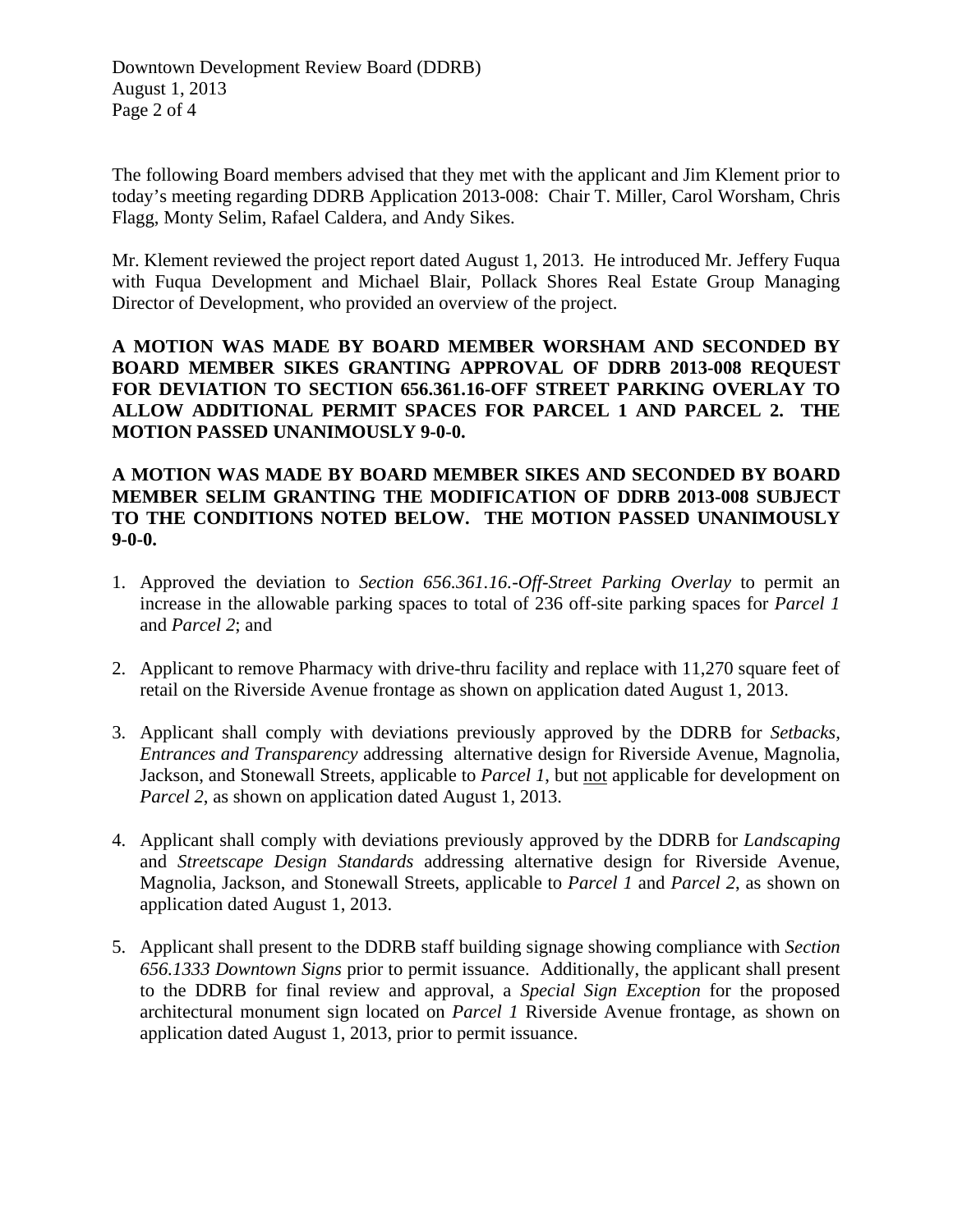## **ELECTION OF NEW CHAIR**

Per Section 4.0 of the DDRB Bylaws, the Board discussed the selection of a new Chair. Chair Miller opened the floor for any nominations of Chair.

It was noted that the majority of the board members have served as Chair with the exception of board member Rink.

Board member Flagg recommended current Chair Timothy Miller to serve another year as Chair.

Board member Udenze nominated board member Caldera to serve as Chair.

Board member Caldera requested that Board member Udenze withdraw his nomination because he is a newly appointed member of the DDRB.

The board unanimously voted current Chairman T. Miller for a second term as Chair of the DDRB.

Mr. Teal advised that per Section 4.2 of the DDRB Bylaws, the newly elected Chair will appoint two members to serve on a Nominating Committee. The Nominating Committee will meet prior to the next DDRB meeting and present a slate for Vice-chair and Secretary.

Chair T. Miller appointed Board member Caldera and Board member Worsham to serve on the Nominating Committee.

## **III. INFORMATION/DISCUSSION ITEMS**

Board Member Selim asked about the status of Berkman Plaza. Mr. Teal responded that the building remains in violation of Chapter 518 and Chapter 320 in the Ordinance code. There are daily fines accruing on the property in the amount of \$250/day.

Board member Selim asked for an update on the Laura St. Trio project. Mr. Teal responded that he did not have an update on the Laura Street Trio project.

## **IV. OLD BUSINESS**

No old business was discussed.

## **V. NEW BUSINESS**

Chair Miller welcomed and introduced new board member Craig Davisson.